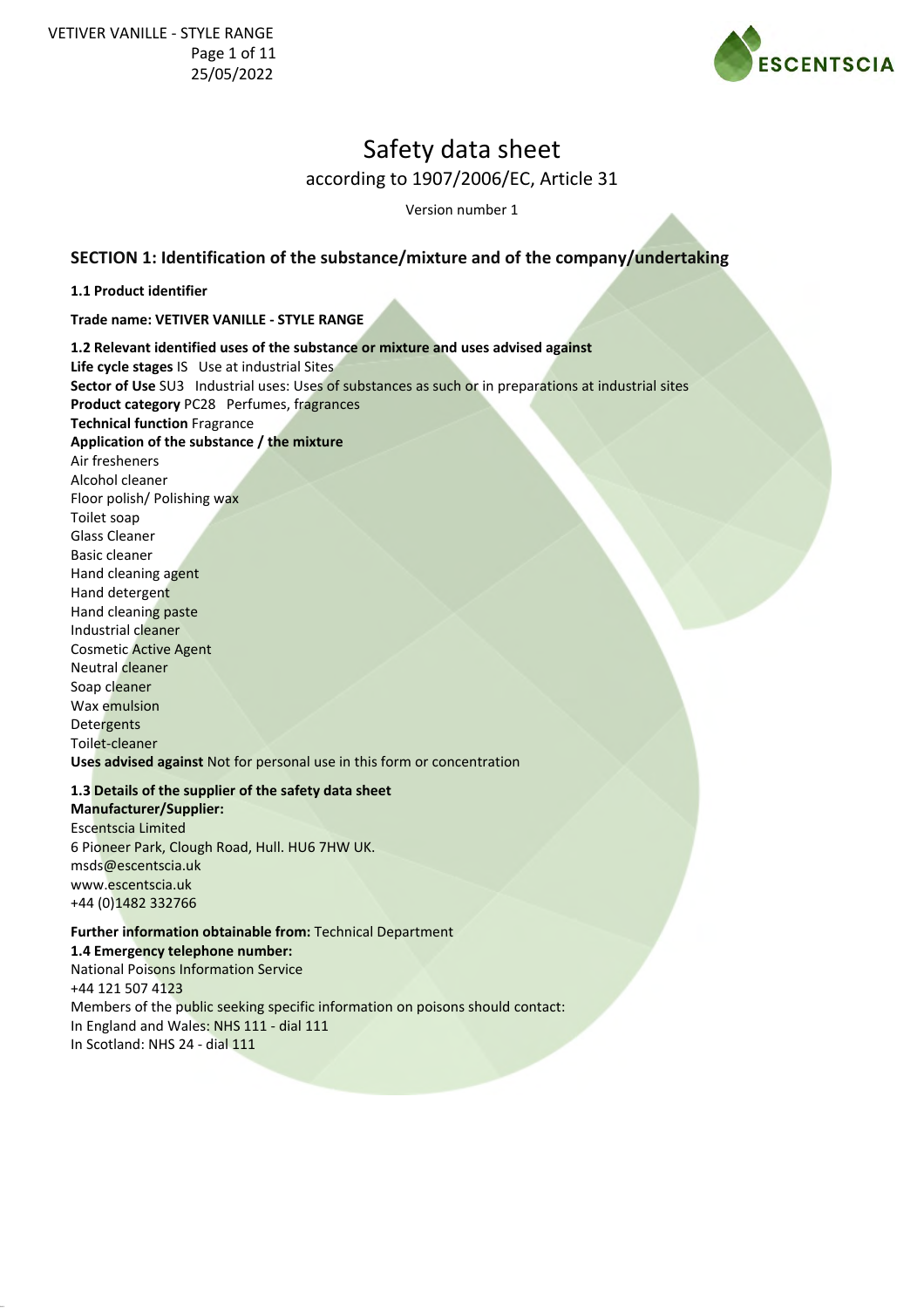

Version number 1

# **SECTION 2: Hazards identification**

**2.1 Classification of the substance or mixture Classification according to Regulation (EC) No 1272/2008**



Aquatic Chronic 1 H410 Very toxic to aquatic life with long lasting effects.



Skin Irrit. 2 H315 Causes skin irritation.

Skin Sens. 1 H317 May cause an allergic skin reaction.

#### **2.2 Label elements**

**Labelling according to Regulation (EC) No 1272/2008** The product is classified and labelled according to the GB CLP regulation. **Hazard pictograms**



**Signal word** Warning

#### **Hazard-determining components of labelling:**

1-(1,2,3,4,5,6,7,8-Octahydro-2,3,8,8-tetramethyl-2-naphthalenyl)ethanone (Iso-E super) Acetl cedrene (Vertofix) alpha-Hexylcinnamaldehyde linalyl acetate Resin G Coumarin 3,7-Dimethyl-1,6-nonadien-3-ol (ethyl linalol) Linalool Methyl atrarate 6,7-Dihydro-1,1,2,3,3-pentamethyl-4(5H)-indanone **Hazard statements** H315 Causes skin irritation. H317 May cause an allergic skin reaction.

## H410 Very toxic to aquatic life with long lasting effects.

#### **Precautionary statements**

- P101 If medical advice is needed, have product container or label at hand.
- P102 Keep out of reach of children.
- P103 Read carefully and follow all instructions.
- P261 Avoid breathing dust/fume/gas/mist/vapours/spray.
- P273 Avoid release to the environment.
- P280 Wear protective gloves.
- P333+P313 If skin irritation or rash occurs: Get medical advice/attention.
- P321 Specific treatment (see on this label).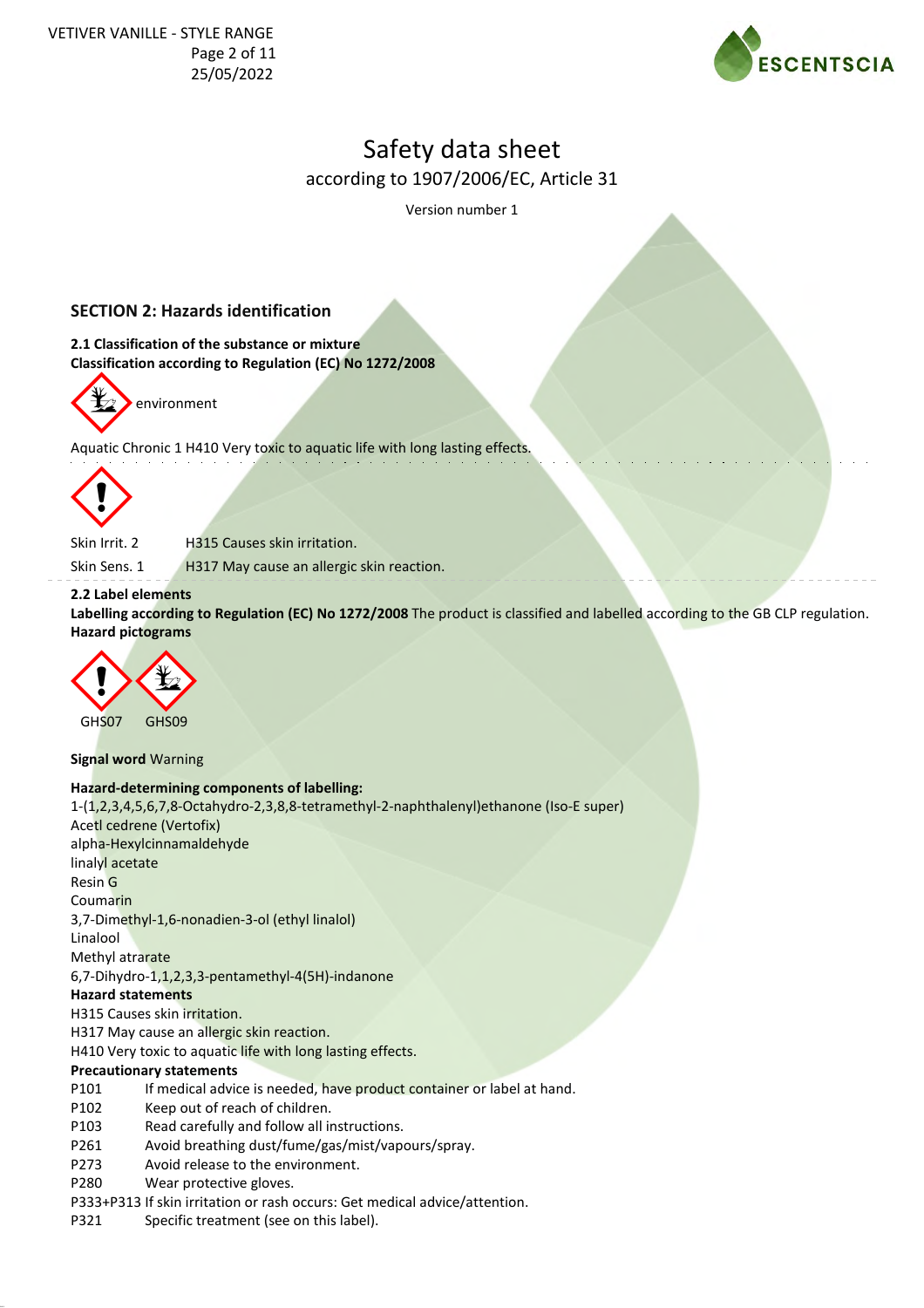

Version number 1

P501 Dispose of contents/container in accordance with local/regional/national/international regulations. **2.3 Other hazards Results of PBT and vPvB assessment PBT:** Not applicable. **vPvB:** Not applicable.

# **SECTION 3: Composition/information on ingredients**

**3.2 Chemical characterisation: Mixtures**

**Description:** Mixture of substances listed below with nonhazardous additions.

#### **Dangerous components:**

| CAS: 54464-57-2<br>EINECS: 259-174-3 | 1-(1,2,3,4,5,6,7,8-Octahydro-2,3,8,8-tetramethyl-2-naphthalenyl)ethanone (Iso-E super)<br>Aquatic Chronic 1, H410; (1) Skin Irrit. 2, H315; Skin Sens. 1, H317                            | $>10 - 25%$       |
|--------------------------------------|-------------------------------------------------------------------------------------------------------------------------------------------------------------------------------------------|-------------------|
| CAS: 1222-05-5<br>EINECS: 214-946-9  | 1,3,4,6,7,8-hexahydro-4,6,6,7,8,8-hexamethylindeno[5,6-c]pyran<br>Aquatic Acute 1, H400; Aquatic Chronic 1, H410                                                                          | $>10 - 25%$       |
| CAS: 32388-55-9<br>EINECS: 251-020-3 | Acetl cedrene (Vertofix)<br>Aquatic Acute 1, H400; Aquatic Chronic 1, H410; (1) Skin Sens. 1, H317                                                                                        | $>10 - 25%$       |
| CAS: 121-33-5<br>EINECS: 204-465-2   | vanillin<br>$\diamondsuit$ Eye Irrit. 2, H319                                                                                                                                             | $>2.5 - 10\%$     |
| CAS: 101-86-0<br>EINECS: 202-983-3   | alpha-Hexylcinnamaldehyde<br>Aquatic Acute 1, H400; Aquatic Chronic 2, H411; (1) Skin Sens. 1B, H317                                                                                      | $≥1 - < 2.5%$     |
| CAS: 115-95-7<br>EINECS: 204-116-4   | linalyl acetate<br>Skin Irrit. 2, H315; Eye Irrit. 2, H319; Skin Sens. 1, H317                                                                                                            | ≥1–≤2.5%          |
| CAS: 121-32-4<br>EINECS: 204-464-7   | <b>Ethyl vanillin</b><br>$\diamondsuit$ Eye Irrit. 2, H319                                                                                                                                | $≤2.5%$           |
| CAS: 8023-89-0<br>EINECS: 307-636-0  | <b>Resin G</b><br>Flam. Liq. 3, H226; Asp. Tox. 1, H304; A Aquatic Acute 1, H400; Aquatic Chronic 1,<br>H410; <>> Skin Irrit. 2, H315; Skin Sens. 1, H317                                 | $≥1 - < 2.5%$     |
| CAS: 67674-46-8<br>EINECS: 266-885-2 | 6,6-Dimethoxy-2,5,5-trimethylhex-2-ene<br>Skin Irrit. 2, H315; Aquatic Chronic 3, H412                                                                                                    | < 2.5%            |
| CAS: 91-64-5<br>EINECS: 202-086-7    | Coumarin<br>Acute Tox. 4, H302; Skin Sens. 1B, H317; Aquatic Chronic 3, H412                                                                                                              | $\geq 0.1 - 1\%$  |
| CAS: 10339-55-6<br>EINECS: 233-732-6 | 3,7-Dimethyl-1,6-nonadien-3-ol (ethyl linalol)<br>Skin Irrit. 2, H315; Eye Irrit. 2, H319; Skin Sens. 1B, H317                                                                            | $\geq 0.1 - 1\%$  |
| CAS: 78-70-6<br>EINECS: 201-134-4    | Linalool<br>Skin Sens. 1B, H317                                                                                                                                                           | $\geq 0.1 - 1\%$  |
| CAS: 4707-47-5<br>EINECS: 225-193-0  | Methyl atrarate<br>Skin Sens. 1B, H317                                                                                                                                                    | $\geq 0.1 - 1\%$  |
| CAS: 33704-61-9<br>EINECS: 251-649-3 | 6,7-Dihydro-1,1,2,3,3-pentamethyl-4(5H)-indanone<br>Aquatic Chronic 2, H411; (!) Skin Irrit. 2, H315; Eye Irrit. 2, H319; Skin Sens. 1, H317                                              | $\geq 0.25 - 1\%$ |
| CAS: 8008-56-8<br>EINECS: 284-515-8  | Citrus limon oil (lemon oil)<br>Flam. Liq. 3, H226; $\diamondsuit$ Asp. Tox. 1, H304; $\diamondsuit$ Aquatic Chronic 2, H411; $\diamondsuit$ Skin Irrit. 2,<br>H315; Skin Sens. 1, H317   | $≥0.25 - <1%$     |
| CAS: 68917-33-9<br>EINECS: 284-515-8 | Lemon oil, terpenes<br>$\circledast$ Flam. Liq. 3, H226; $\circledast$ Asp. Tox. 1, H304; $\circledast$ Aquatic Chronic 2, H411; $\circledast$ Skin Irrit. 2,<br>H315; Skin Sens. 1, H317 | $\geq 0.25 - 1\%$ |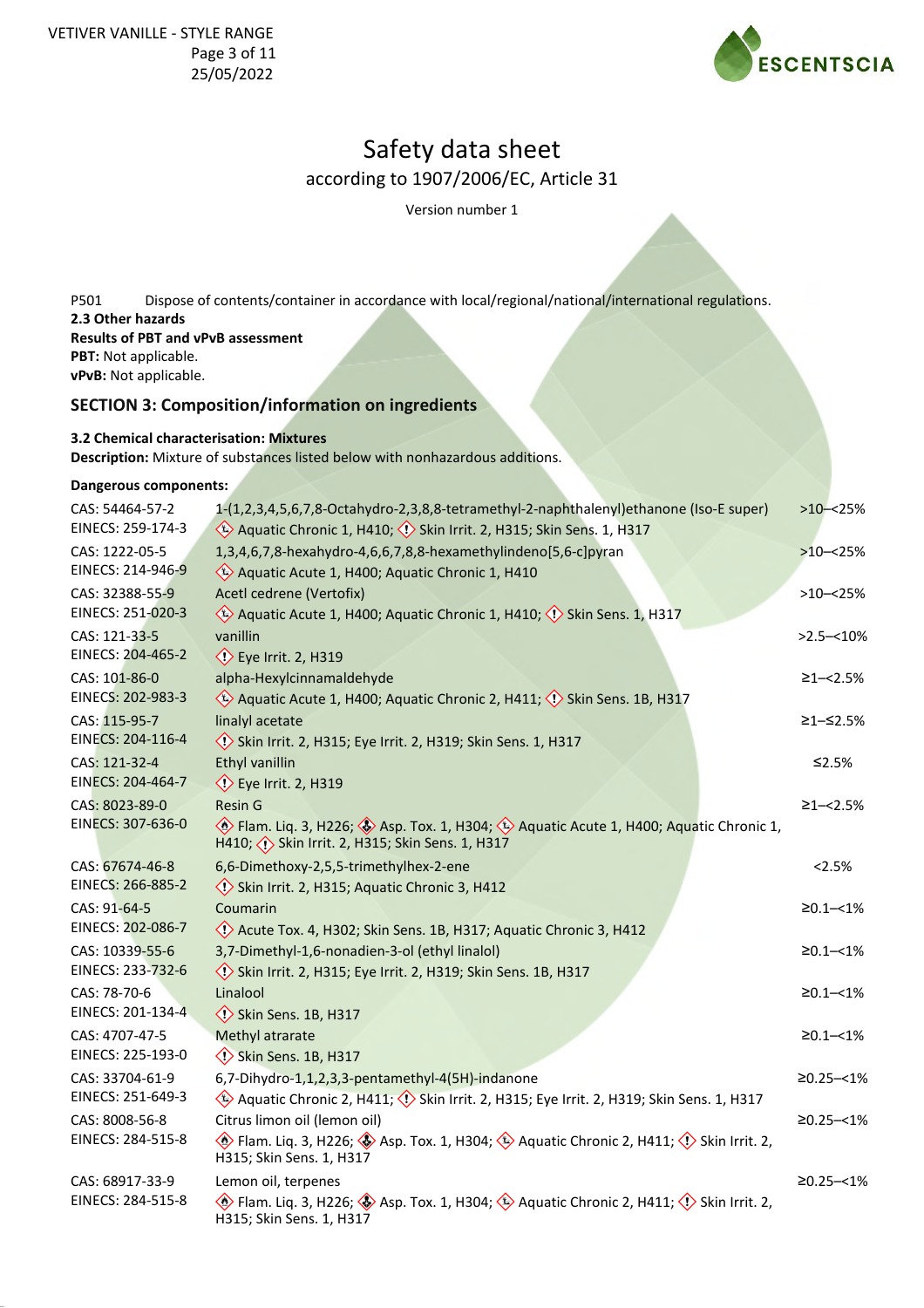

Version number 1

| CAS: 8016-96-4                                                                                                                                                                                                                                                                                                                          | Vetiver oil                                                                                                                                                                                                                                                                                                                                                                                                                                                                                                                                                                                                                                                                     | $≥0.25 - <1%$       |
|-----------------------------------------------------------------------------------------------------------------------------------------------------------------------------------------------------------------------------------------------------------------------------------------------------------------------------------------|---------------------------------------------------------------------------------------------------------------------------------------------------------------------------------------------------------------------------------------------------------------------------------------------------------------------------------------------------------------------------------------------------------------------------------------------------------------------------------------------------------------------------------------------------------------------------------------------------------------------------------------------------------------------------------|---------------------|
| EINECS: 282-490-8                                                                                                                                                                                                                                                                                                                       | Aquatic Chronic 2, H411; (!) Skin Irrit. 2, H315; Eye Irrit. 2, H319; Skin Sens. 1, H317                                                                                                                                                                                                                                                                                                                                                                                                                                                                                                                                                                                        |                     |
| CAS: 120-57-0                                                                                                                                                                                                                                                                                                                           | piperonal                                                                                                                                                                                                                                                                                                                                                                                                                                                                                                                                                                                                                                                                       | $≥0.1 - < 1\%$      |
| EINECS: 204-409-7                                                                                                                                                                                                                                                                                                                       | $\diamondsuit$ Skin Sens. 1, H317                                                                                                                                                                                                                                                                                                                                                                                                                                                                                                                                                                                                                                               |                     |
| CAS: 8000-66-6                                                                                                                                                                                                                                                                                                                          | Elettaria Cardamomum Seed Oil (Cardamom oil)                                                                                                                                                                                                                                                                                                                                                                                                                                                                                                                                                                                                                                    | $\geq 0.25 - 1\%$   |
| EINECS: 288-922-1                                                                                                                                                                                                                                                                                                                       | $\langle \cdot \rangle$ Flam. Liq. 3, H226; $\langle \cdot \rangle$ Asp. Tox. 1, H304; $\langle \cdot \rangle$ Aquatic Chronic 2, H411; $\langle \cdot \rangle$ Skin Irrit. 2,<br>H315; Eye Irrit. 2, H319; Skin Sens. 1, H317                                                                                                                                                                                                                                                                                                                                                                                                                                                  |                     |
| CAS: 85085-41-2                                                                                                                                                                                                                                                                                                                         | Juniperus Virginiana Oil (Cedarwood oil Virginia)                                                                                                                                                                                                                                                                                                                                                                                                                                                                                                                                                                                                                               | $\geq 0.1 - 0.25\%$ |
| EINECS: 285-370-3                                                                                                                                                                                                                                                                                                                       | Asp. Tox. 1, H304; $\leftrightarrow$ Aquatic Chronic 2, H411; $\leftrightarrow$ Skin Irrit. 2, H315; Skin Sens. 1B,<br>H317                                                                                                                                                                                                                                                                                                                                                                                                                                                                                                                                                     |                     |
|                                                                                                                                                                                                                                                                                                                                         | Regulation (EC) No 648/2004 on detergents / Labelling for contents                                                                                                                                                                                                                                                                                                                                                                                                                                                                                                                                                                                                              |                     |
|                                                                                                                                                                                                                                                                                                                                         | perfumes (alpha-Hexylcinnamaldehyde, coumarine, linalool, EVERNIA PRUNASTRI, CITRAL)<br>Additional information: For the wording of the listed hazard phrases refer to section 16.                                                                                                                                                                                                                                                                                                                                                                                                                                                                                               |                     |
| <b>SECTION 4: First aid measures</b>                                                                                                                                                                                                                                                                                                    |                                                                                                                                                                                                                                                                                                                                                                                                                                                                                                                                                                                                                                                                                 |                     |
| 4.1 Description of first aid measures<br><b>General information:</b><br>Take affected persons out into the fresh air.<br><b>After inhalation:</b><br><b>After skin contact:</b><br>If skin irritation continues, consult a doctor.<br><b>After swallowing:</b><br>If symptoms persist consult doctor.<br>Seek immediate medical advice. | Immediately remove any clothing soiled by the product.<br>Supply fresh air and to be sure call for a doctor.<br>In case of unconsciousness place patient stably in side position for transportation.<br>Immediately wash with water and soap and rinse thoroughly.<br>After eye contact: Rinse opened eye for several minutes under running water.<br>A person vomiting while laying on their back should be turned onto their side.<br>4.2 Most important symptoms and effects, both acute and delayed No further relevant information available.<br>4.3 Indication of any immediate medical attention and special treatment needed No further relevant information available. |                     |
| <b>SECTION 5: Firefighting measures</b>                                                                                                                                                                                                                                                                                                 |                                                                                                                                                                                                                                                                                                                                                                                                                                                                                                                                                                                                                                                                                 |                     |
| 5.1 Extinguishing media<br><b>Suitable extinguishing agents:</b>                                                                                                                                                                                                                                                                        | CO2, powder or water spray. Fight larger fires with water spray or alcohol resistant foam.                                                                                                                                                                                                                                                                                                                                                                                                                                                                                                                                                                                      |                     |

Use fire extinguishing methods suitable to surrounding conditions.

**5.2 Special hazards arising from the substance or mixture** No further relevant information available.

**5.3 Advice for firefighters**

**Protective equipment:** No special measures required.

## **SECTION 6: Accidental release measures**

## **6.1 Personal precautions, protective equipment and emergency procedures**

Ensure adequate ventilation Keep away from ignition sources. Wear protective clothing.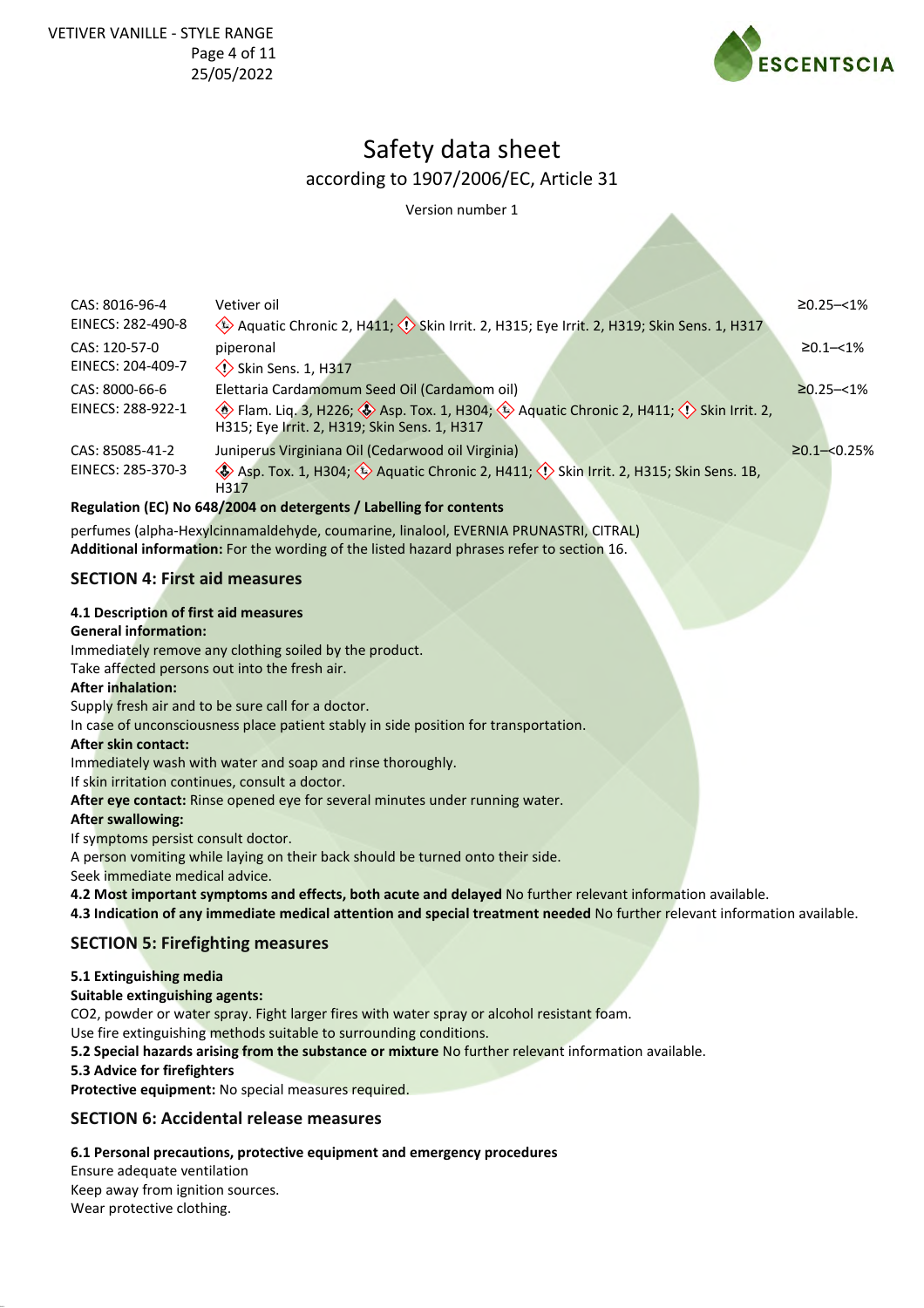

Version number 1

#### **6.2 Environmental precautions:**

Do not allow product to reach sewage system or any water course. Inform respective authorities in case of seepage into water course or sewage system. Dilute with plenty of water.

Do not allow to enter sewers/ surface or ground water.

#### **6.3 Methods and material for containment and cleaning up:**

Absorb with liquid-binding material (sand, diatomite, acid binders, universal binders, sawdust). Dispose contaminated material as waste according to item 13.

Ensure adequate ventilation. **6.4 Reference to other sections**

See Section 7 for information on safe handling. See Section 8 for information on personal protection equipment. See Section 13 for disposal information.

## **SECTION 7: Handling and storage**

#### **7.1 Precautions for safe handling**

Keep receptacles tightly sealed. Store in cool, dry place in tightly closed receptacles. Keep away from heat and direct sunlight. Ensure good ventilation/exhaustion at the workplace. Prevent formation of aerosols. **Information about fire - and explosion protection:** No special measures required.

### **7.2 Conditions for safe storage, including any incompatibilities**

**Storage:**

**Requirements to be met by storerooms and receptacles:** Store in a cool location. **Information about storage in one common storage facility:** Store away from foodstuffs. **Further information about storage conditions:** Store receptacle in a well ventilated area. **7.3 Specific end use(s)** No further relevant information available.

## **SECTION 8: Exposure controls/personal protection**

### **8.1 Control parameters**

**Additional information about design of technical facilities:** No further data; see item 7.

**Ingredients with limit values that require monitoring at the workplace:**

The product does not contain any relevant quantities of materials with critical values that have to be monitored at the workplace.

**Additional information:** The lists valid during the making were used as basis.

### **8.2 Exposure controls**

**Personal protective equipment:**

### **General protective and hygienic measures:**

Keep away from foodstuffs, beverages and feed.

Immediately remove all soiled and contaminated clothing

Wash hands before breaks and at the end of work.

Avoid contact with the skin.

Avoid contact with the eyes and skin.

### **Respiratory protection:**

In case of brief exposure or low pollution use respiratory filter device. In case of intensive or longer exposure use self-contained respiratory protective device.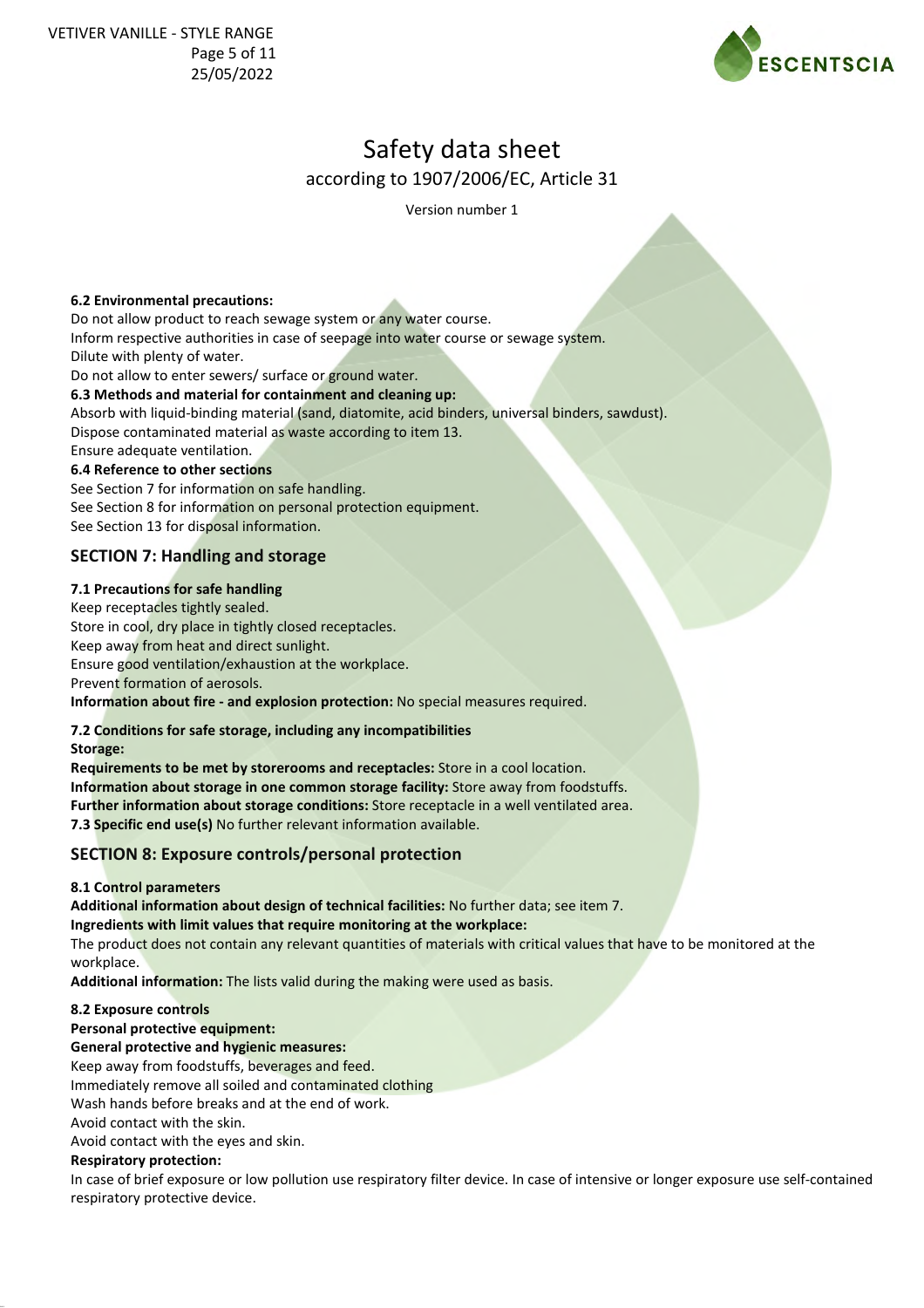

Version number 1

#### **Protection of hands:**



Protective gloves

The glove material has to be impermeable and resistant to the product/ the substance/ the preparation. Due to missing tests no recommendation to the glove material can be given for the product/ the preparation/ the chemical mixture.

Selection of the glove material on consideration of the penetration times, rates of diffusion and the degradation **Material of gloves**

The selection of the suitable gloves does not only depend on the material, but also on further marks of quality and varies from manufacturer to manufacturer. As the product is a preparation of several substances, the resistance of the glove material can not be calculated in advance and has therefore to be checked prior to the application.

#### **Penetration time of glove material**

The exact break through time has to be found out by the manufacturer of the protective gloves and has to be observed. **Eye protection:** Goggles recommended during refilling

### **SECTION 9: Physical and chemical properties**

#### **9.1 Information on basic physical and chemical properties**

| <b>General Information</b><br>Appearance:                                                                                    |                                                                          |
|------------------------------------------------------------------------------------------------------------------------------|--------------------------------------------------------------------------|
| Form:<br>Colour:                                                                                                             | Oily<br>Yellow to dark yellow                                            |
| Odour:                                                                                                                       | Characteristic                                                           |
| <b>Odour threshold:</b>                                                                                                      | Not determined.                                                          |
| pH-value:                                                                                                                    | Mixture is non-soluble (in water).                                       |
| <b>Change in condition</b><br><b>Melting point/freezing point:</b><br>Initial boiling point and boiling range: Undetermined. | Undetermined.                                                            |
| Flash point:                                                                                                                 | >70 °C                                                                   |
| <b>Flammability (solid, gas):</b>                                                                                            | Not applicable.                                                          |
| <b>Decomposition temperature:</b>                                                                                            | Not determined.                                                          |
| Auto-ignition temperature:                                                                                                   | Product is not selfigniting.                                             |
| <b>Explosive properties:</b>                                                                                                 | Product does not present an explosion hazard.                            |
| <b>Explosion limits:</b><br>Lower:<br>Upper:                                                                                 | Not determined.<br>Not determined.                                       |
| Vapour pressure:                                                                                                             | Not determined.                                                          |
| Density:<br><b>Relative density</b><br><b>Vapour density</b><br><b>Evaporation rate</b>                                      | Not determined.<br>Not determined.<br>Not determined.<br>Not determined. |
| Solubility in / Miscibility with<br>water:                                                                                   | Insoluble (10%)                                                          |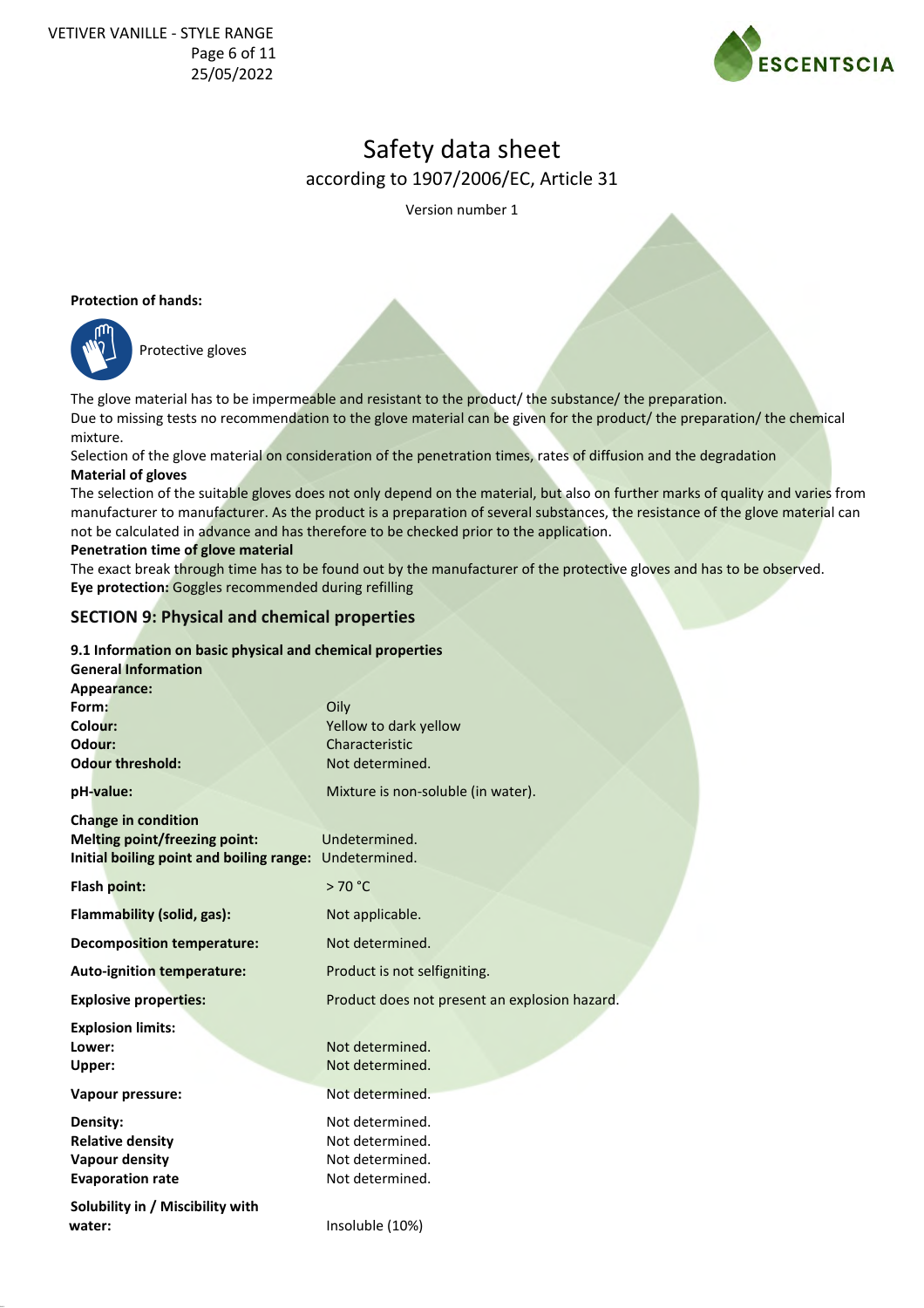

Version number 1

| alcohols:                                               | Partly miscible.                           |
|---------------------------------------------------------|--------------------------------------------|
| Partition coefficient: n-octanol/water: Not determined. |                                            |
| Viscosity:                                              |                                            |
| Dynamic:                                                | Not determined.                            |
| Kinematic:                                              | Not determined.                            |
| <b>Solvent content:</b>                                 |                                            |
| VOC (EC)                                                | 0.00%                                      |
| <b>Solids content:</b>                                  | 6.8%                                       |
| 9.2 Other information                                   | No further relevant information available. |

# **SECTION 10: Stability and reactivity**

**10.1 Reactivity** No further relevant information available.

**10.2 Chemical stability**

**Thermal decomposition / conditions to be avoided:** No decomposition if used and stored according to specifications.

**10.3 Possibility of hazardous reactions** No dangerous reactions known. **10.4 Conditions to avoid** No further relevant information available.

**10.5 Incompatible materials:** No further relevant information available.

**10.6 Hazardous decomposition products:** No dangerous decomposition products known.

### **SECTION 11: Toxicological information**

### **11.1 Information on toxicological effects**

**Acute toxicity** Based on available data, the classification criteria are not met.

**LD/LC50 values relevant for classification:**

**CAS: 121-33-5 vanillin**

Oral LD50 1,580 mg/kg

**CAS: 121-32-4 Ethyl vanillin**

Oral LD50 1,590 mg/kg

#### **CAS: 8023-89-0 Resin G**

Oral LD50 5,600 mg/kg Dermal LD50 >5,000 mg/kg

# **CAS: 91-64-5 Coumarin**

Oral LD50 293 mg/kg

#### **CAS: 78-70-6 Linalool**

Oral LD50 2,790 mg/kg

Dermal LD50 5,610 mg/kg

#### **CAS: 120-57-0 piperonal**

Oral LD50 2,700 mg/kg

**CAS: 85085-41-2 Juniperus Virginiana Oil (Cedarwood oil Virginia)**

Oral LD50 >5,000 mg/kg

Dermal LD50 >5,000 mg/kg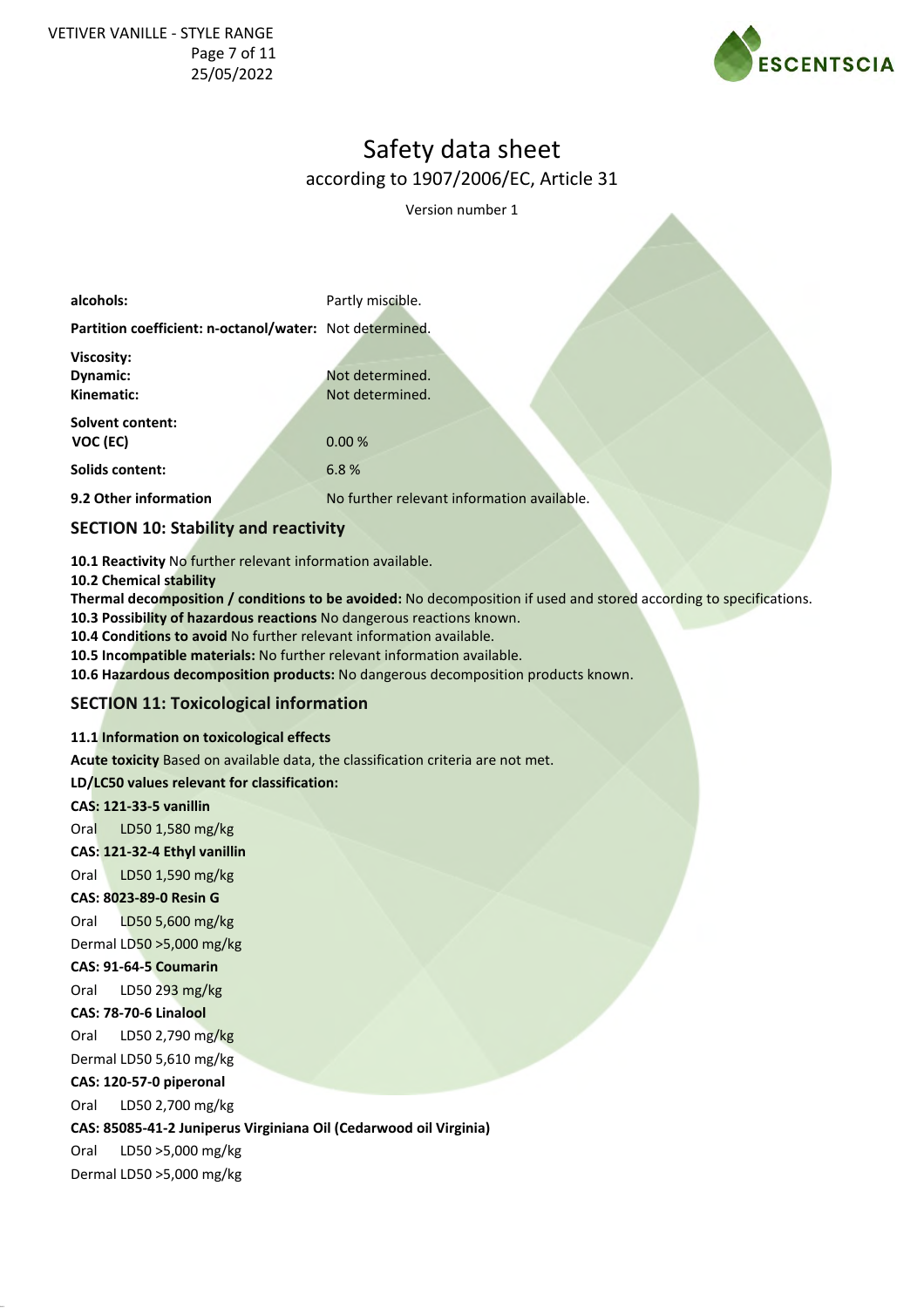

Version number 1

**Primary irritant effect:**

**Skin corrosion/irritation**

Causes skin irritation.

**Serious eye damage/irritation** Based on available data, the classification criteria are not met.

**Respiratory or skin sensitisation**

May cause an allergic skin reaction.

**Additional toxicological information:**

**CMR effects (carcinogenity, mutagenicity and toxicity for reproduction) Germ cell mutagenicity** Based on available data, the classification criteria are not met.

**Carcinogenicity** Based on available data, the classification criteria are not met. **Reproductive toxicity** Based on available data, the classification criteria are not met. **STOT-single exposure** Based on available data, the classification criteria are not met. **STOT-repeated exposure** Based on available data, the classification criteria are not met.

**Aspiration hazard** Based on available data, the classification criteria are not met.

# **SECTION 12: Ecological information**

**12.1 Toxicity**

**Aquatic toxicity:** No further relevant information available.

**12.2 Persistence and degradability** No further relevant information available.

**12.3 Bioaccumulative potential** No further relevant information available.

**12.4 Mobility in soil** No further relevant information available.

### **Additional ecological information:**

#### **General notes:**

Water hazard class 2 (German Regulation) (Self-assessment): hazardous for water Do not allow product to reach ground water, water course or sewage system. Danger to drinking water if even small quantities leak into the ground. Also poisonous for fish and plankton in water bodies.

**12.5 Results of PBT and vPvB assessment**

**PBT:** Not applicable.

**vPvB:** Not applicable.

**12.6 Other adverse effects** No further relevant information available.

## **SECTION 13: Disposal considerations**

### **13.1 Waste treatment methods**

**Recommendation** Must not be disposed together with household garbage. Do not allow product to reach sewage system.

**Uncleaned packaging: Recommendation:** Disposal must be made according to official regulations. **Recommended cleansing agents:** Water, if necessary together with cleansing agents.

# **SECTION 14: Transport information**

| 14.1 UN-Number               |                                                                     |
|------------------------------|---------------------------------------------------------------------|
| ADR, IMDG, IATA              | UN3082                                                              |
| 14.2 UN proper shipping name |                                                                     |
| <b>ADR</b>                   | 3082 ENVIRONMENTALLY HAZARDOUS SUBSTANCE, LIQUID, N.O.S.            |
|                              | $(1-(1,2,3,4,5,6,7,8-Octahydro-2,3,8,8-tetramethyl-2-naphthalenyl)$ |
|                              | ethanone (Iso-E super), 1,3,4,6,7,8-hexahydro-4,6,6,7,8,8-          |
|                              | hexamethylindeno[5,6-c]pyran)                                       |
| <b>IMDG</b>                  | ENVIRONMENTALLY HAZARDOUS SUBSTANCE, LIQUID, N.O.S. (1-             |
|                              | $(1,2,3,4,5,6,7,8$ -Octahydro-2,3,8,8-tetramethyl-2-naphthalenyl)   |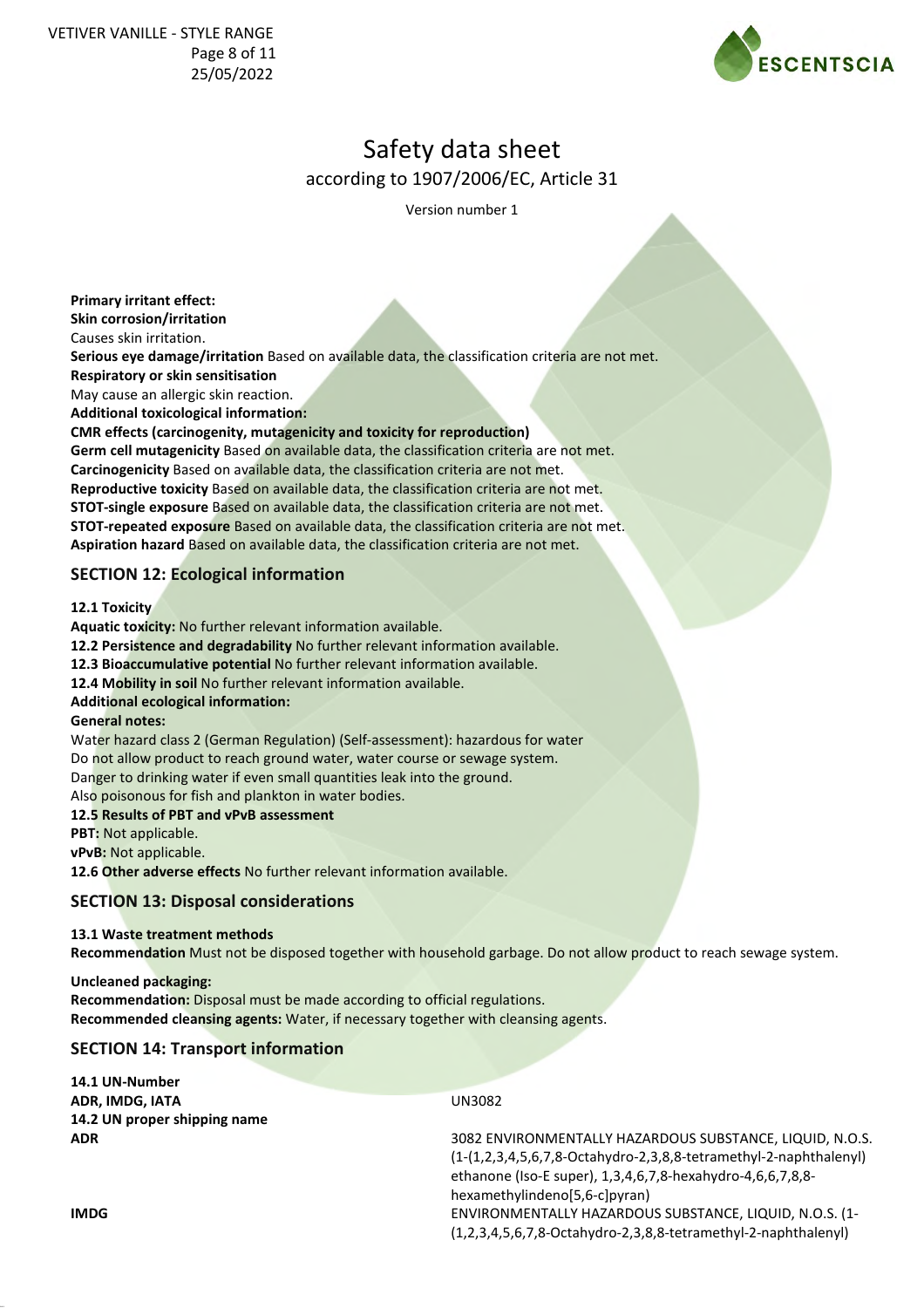VETIVER VANILLE - STYLE RANGE Page 9 of 11 25/05/2022



# Safety data sheet according to 1907/2006/EC, Article 31

Version number 1

ethanone (Iso-E super), 1,3,4,6,7,8-hexahydro-4,6,6,7,8,8 hexamethylindeno[5,6-c]pyran), MARINE POLLUTANT

hexamethylindeno[5,6-c]pyran)

(1,2,3,4,5,6,7,8-Octahydro-2,3,8,8-tetramethyl-2-naphthalenyl) ethanone (Iso-E super), 1,3,4,6,7,8-hexahydro-4,6,6,7,8,8-

**IATA** Environmentally hazardous substance, liquid, n.o.s. (1-

**14.3 Transport hazard class(es)**

**ADR, IMDG, IATA**



| <b>Class</b>                                               | 9 Miscellaneous dangerous substances and articles.          |
|------------------------------------------------------------|-------------------------------------------------------------|
| Label                                                      | 9                                                           |
| 14.4 Packing group                                         |                                                             |
| ADR, IMDG, IATA                                            | III                                                         |
| <b>14.5 Environmental hazards:</b>                         |                                                             |
| <b>Marine pollutant:</b>                                   | Symbol (fish and tree)                                      |
| <b>Special marking (ADR):</b>                              | Symbol (fish and tree)                                      |
| <b>Special marking (IATA):</b>                             | Symbol (fish and tree)                                      |
| 14.6 Special precautions for user                          | Warning: Miscellaneous dangerous substances and articles.   |
| Hazard identification number (Kemler code):                | 90                                                          |
| <b>EMS Number:</b>                                         | $F-A, S-F$                                                  |
| <b>Stowage Category</b>                                    | A                                                           |
| 14.7 Transport in bulk according to Annex II of Marpol and |                                                             |
| the IBC Code                                               | Not applicable.                                             |
| <b>Transport/Additional information:</b>                   |                                                             |
| <b>ADR</b>                                                 |                                                             |
| <b>Limited quantities (LQ)</b>                             | 5L                                                          |
| <b>Excepted quantities (EQ)</b>                            | Code: E1                                                    |
|                                                            | Maximum net quantity per inner packaging: 30 ml             |
|                                                            | Maximum net quantity per outer packaging: 1000 ml           |
| <b>Transport category</b>                                  | 3                                                           |
| <b>Tunnel restriction code</b>                             | $(-)$                                                       |
|                                                            |                                                             |
| <b>IMDG</b>                                                |                                                             |
| Limited quantities (LQ)                                    | 5L                                                          |
| <b>Excepted quantities (EQ)</b>                            | Code: E1                                                    |
|                                                            | Maximum net quantity per inner packaging: 30 ml             |
|                                                            | Maximum net quantity per outer packaging: 1000 ml           |
| <b>UN "Model Regulation":</b>                              | UN 3082 ENVIRONMENTALLY HAZARDOUS SUBSTANCE, LIQUID,        |
|                                                            | N.O.S. (1-(1,2,3,4,5,6,7,8-OCTAHYDRO-2,3,8,8-TETRAMETHYL-2- |
|                                                            | NAPHTHALENYL)ETHANONE (ISO-E SUPER), 1,3,4,6,7,8-           |
|                                                            | HEXAHYDRO-4,6,6,7,8,8-HEXAMETHYLINDENO[5,6-C]PYRAN), 9, III |
|                                                            |                                                             |

## **SECTION 15: Regulatory information**

**15.1 Safety, health and environmental regulations/legislation specific for the substance or mixture Labelling according to Regulation (EC) No 1272/2008** The product is classified and labelled according to the GB CLP regulation.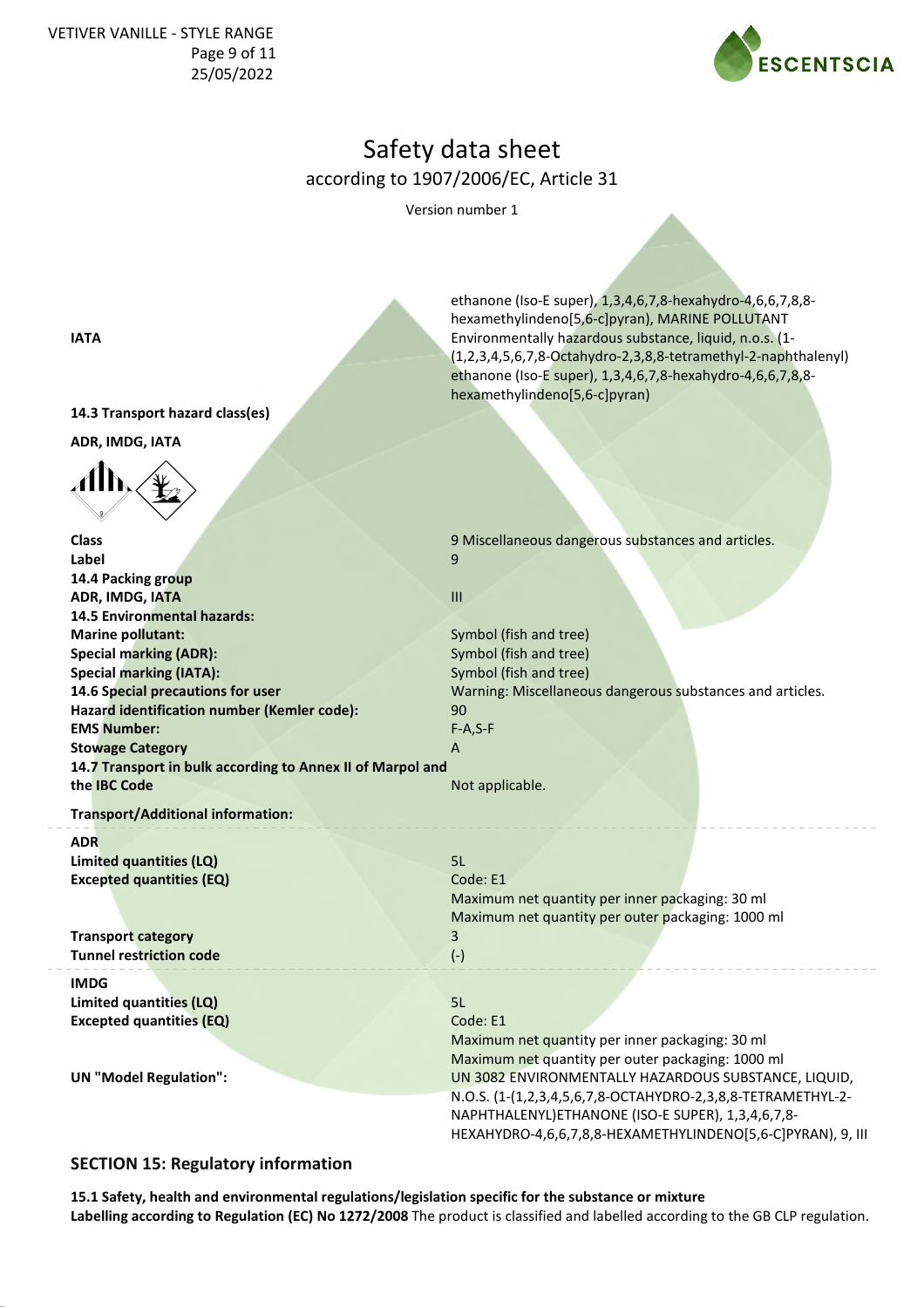

Version number 1

**Hazard pictograms**



**Signal word** Warning

#### **Hazard-determining components of labelling:**

1-(1,2,3,4,5,6,7,8-Octahydro-2,3,8,8-tetramethyl-2-naphthalenyl)ethanone (Iso-E super)

Acetl cedrene (Vertofix)

alpha-Hexylcinnamaldehyde

linalyl acetate

Resin G

Coumarin

3,7-Dimethyl-1,6-nonadien-3-ol (ethyl linalol)

Linalool

Methyl atrarate

6,7-Dihydro-1,1,2,3,3-pentamethyl-4(5H)-indanone

#### **Hazard statements**

H315 Causes skin irritation.

H317 May cause an allergic skin reaction.

H410 Very toxic to aquatic life with long lasting effects.

### **Precautionary statements**

P101 If medical advice is needed, have product container or label at hand.

- P102 Keep out of reach of children.
- P103 Read carefully and follow all instructions.
- P261 Avoid breathing dust/fume/gas/mist/vapours/spray.
- P273 Avoid release to the environment.
- P280 Wear protective gloves.
- P333+P313 If skin irritation or rash occurs: Get medical advice/attention.
- P321 Specific treatment (see on this label).
- P501 Dispose of contents/container in accordance with local/regional/national/international regulations.

### **Directive 2012/18/EU**

**Named dangerous substances - ANNEX I** None of the ingredients is listed.

**Seveso category** E1 Hazardous to the Aquatic Environment

**Qualifying quantity (tonnes) for the application of lower-tier requirements** 100 t

**Qualifying quantity (tonnes) for the application of upper-tier requirements** 200 t

**15.2 Chemical safety assessment:** A Chemical Safety Assessment has not been carried out.

## **SECTION 16: Other information**

This information is based on our present knowledge. However, this shall not constitute a guarantee for any specific product features and shall not establish a legally valid contractual relationship.

### **Relevant phrases**

H226 Flammable liquid and vapour.

H302 Harmful if swallowed.

H304 May be fatal if swallowed and enters airways.

H315 Causes skin irritation.

H317 May cause an allergic skin reaction.